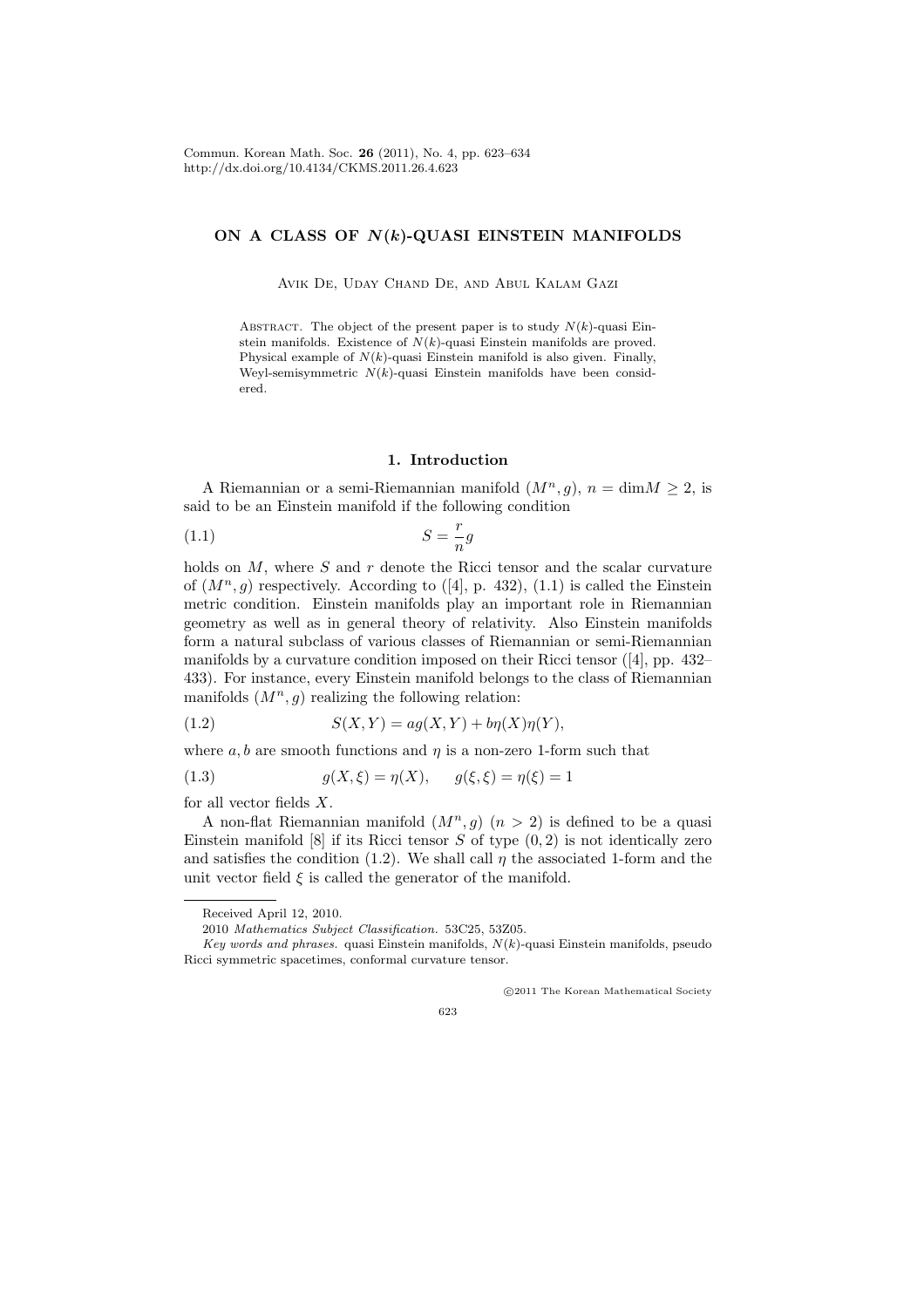Quasi Einstein manifolds arose during the study of exact solutions of the Einstein field equations as well as during considerations of quasi-umbilical hypersurfaces of semi-Euclidean spaces. So many studies about Einstein field equations are done. For example, in [16], El Naschie turned the tables on the theory of elementary particles and showed that we could derive the expectation number of elementary particles of the standard model using Einstein's unified field equation or more precisely his somewhat forgotten strength criteria directly and without resorting to quantum field theory [15]. He also discussed possible connections between Gödel's classical solution of Einstein's field equations and E-infinity in [17]. Also quasi Einstein manifolds have some importance in the general theory of relativity. For instance, the Robertson-Walker spacetime are quasi Einstein manifolds [14]. Further, quasi Einstein manifold can be taken as a model of the perfect fluid spacetime in general relativity [11].

The study of quasi Einstein manifolds was continued by M. C. Chaki [5], S. Guha [18], U. C. De and G. C. Ghosh [12], [13] and many others.

Let *R* denotes the Riemannian curvature tensor of a Riemannian manifold *M*. The *k*-nullity distribution  $N(k)$  of a Riemannian manifold *M* [30] is defined by

$$
N(k): p \longrightarrow N_p(k) = \{ Z \in T_pM : R(X,Y)Z = k[g(Y,Z)X - g(X,Z)Y] \},
$$

*k* being some smooth function. In a quasi Einstein manifold *M*, if the generator *ξ* belongs to some *k*-nullity distribution *N*(*k*), then *M* is said to be a *N*(*k*)-quasi Einstein manifold [31]. In fact  $k$  is not arbitrary as the following:

**Lemma 1** ([20])**.** *In an n-dimensional N*(*k*)*-quasi Einstein manifold it follows that*

$$
(1.4) \t\t k = \frac{a+b}{n-1}.
$$

In [31] it was shown that an *n*-dimensional conformally flat quasi Einstein manifold is an  $N(\frac{a+b}{n-1})$ -quasi Einstein manifold and in particular a 3dimensional quasi Einstein manifold is an  $N(\frac{a+b}{2})$ -quasi Einstein manifold. Also in [19]  $\hat{O}$ zgür, cited some physical examples of  $N(k)$ -quasi Einstein manifolds. All these motivated us to study such a manifold.

In 1967, R. N. Sen and M. C. Chaki [23] studied certain curvature restrictions on a certain kind of conformally flat space of class one and they obtained the following expressions of the covariant derivative of Ricci tensor:

(1.5) 
$$
R_{ij,l} = 2\lambda_l R_{ij} + \lambda_i R_{lj} + \lambda_j R_{il},
$$

where  $\lambda_i$  is a non-zero covariant vector and ',' denotes covariant differentiation with respect to the metric tensor  $g_{ij}$ .

Later in 1988 M. C. Chaki [6] called a non-flat Riemannian manifold a pseudo Ricci symmetric manifold if its Ricci tensor satisfies (1.5). In index free notation this can be stated as follows: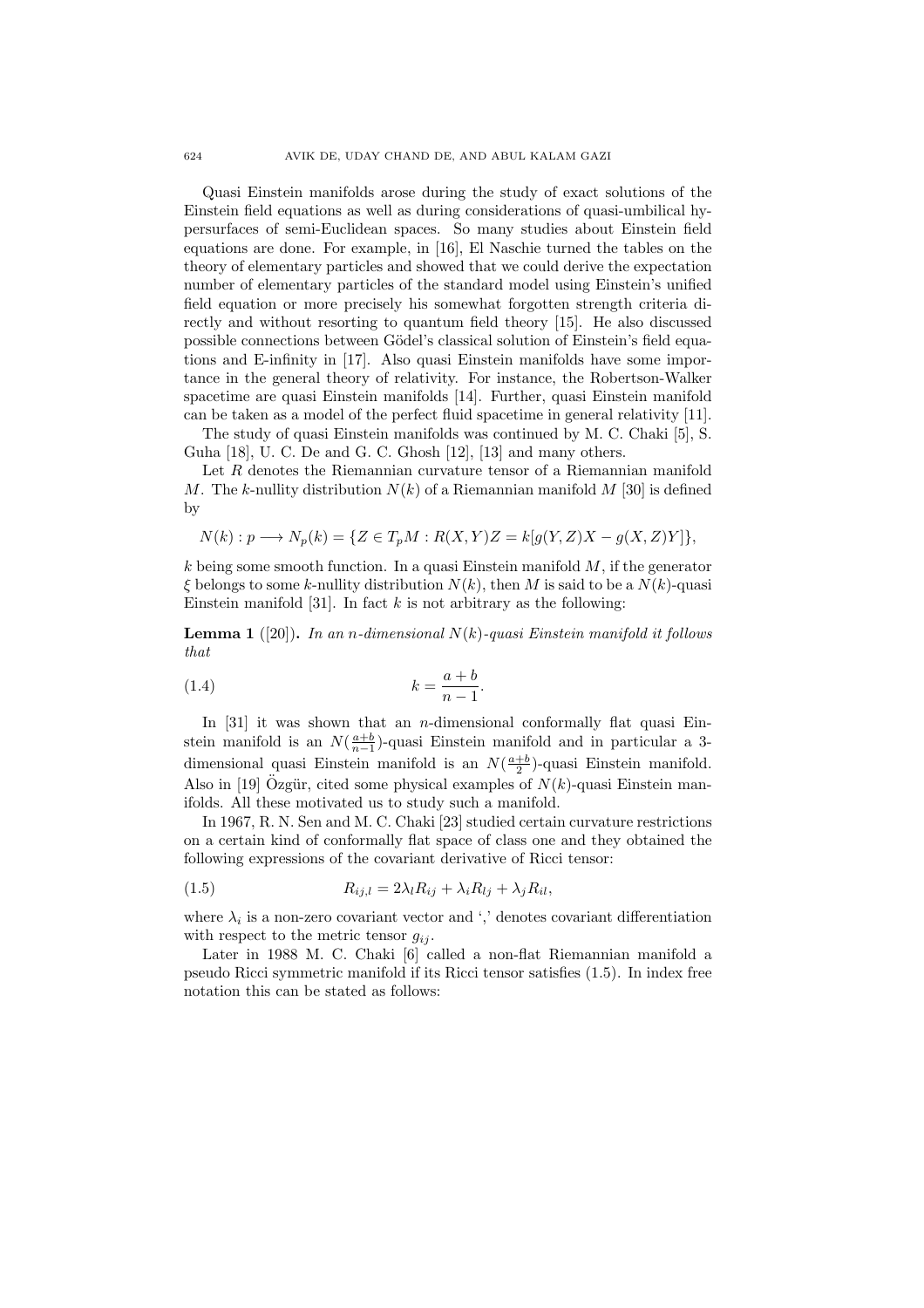A non-flat Riemannian manifold is called pseudo Ricci symmetric and denoted by  $(PRS)_n$  if the Ricci tensor *S* of type  $(0, 2)$  of the manifold is non-zero and satisfies the condition

$$
(1.6) \qquad (\nabla_X S)(Y,Z) = 2B(X)S(Y,Z) + B(Y)S(X,Z) + B(Z)S(X,Y),
$$

where *∇* denotes the Levi-Civita connection and *B* is a non-zero 1-form such that

$$
(1.7) \t\t g(X, U) = B(X)
$$

for all vector fields X; *U* being the vector field corresponding to the associated 1-form *B*. Here *U* is called the basic vector field of the manifold. Pseudo Ricci symmetric manifold is a particular case of a weakly Ricci symmetric manifold introduced by Tamassy and Binh [29]. It is known [6] that in a  $(PRS)<sub>n</sub>$  if the scalar curvature *r* is constant, then  $r = 0$ . A concrete example of a  $(PRS)<sub>n</sub>$ is given by F. Ozen and S. Altay [21]. Also R. N. Sen and M. C. Chaki [23] studied hypersurfaces of a conformally flat space of class-one and obtained in a natural way the notion of the pseudo Ricci symmetric manifold. On the other hand Chaki [6] proved the existence of a pseudo Ricci symmetric manifold by considering a linear connection on a Riemannian manifold.

Also in [22] S. Ray-Guha proved that a conformally flat perfect fluid pseudo Ricci symmetric spacetime obeying Einstein equation without cosmological constant and having the basic vector field of pseudo Ricci symmetric spacetime as the velocity vector field of the fluid is infinitesimally spatially isotropic relative to the velocity vector field. In [10] De and Gazi proved that a pseudo Ricci symmetric quasi Einstein perfect fluid spacetime represents the equation of state in the radiation era in the evolution of our universe. So pseudo Ricci symmetric manifolds also have some importance in the general theory of relativity.

On the other hand conformal curvature tensor play an important role in differential geometry and also in general theory of relativity. The Weyl conformal curvature tensor *C* of a Riemannian manifold  $(M^n, g)$   $n > 3$  is defined by (1.8)

$$
C(X,Y)Z
$$
  
=R(X,Y)Z -  $\frac{1}{n-2}[g(Y,Z)QX - g(X,Z)QY + S(Y,Z)X - S(X,Z)Y]$   
+  $\frac{r}{(n-1)(n-2)}[g(Y,Z)X - g(X,Z)Y],$ 

where *r* is the scalar curvature and *Q* is the symmetric endomorphism of the tangent space at each point corresponding to the Ricci tensor *S*, that is,  $g(QX, Y) = S(X, Y)$ . If the dimension  $n = 3$ , then the conformal curvature tensor becomes identically zero.

As is well known, a Riemannian manifold (*M, g*) is said to be (locally) conformally flat if for any point  $p \in M$  there exists a neighborhood U of p and a positive smooth function  $f: U \longrightarrow \mathbb{R}$  such that  $fg$  is a flat metric.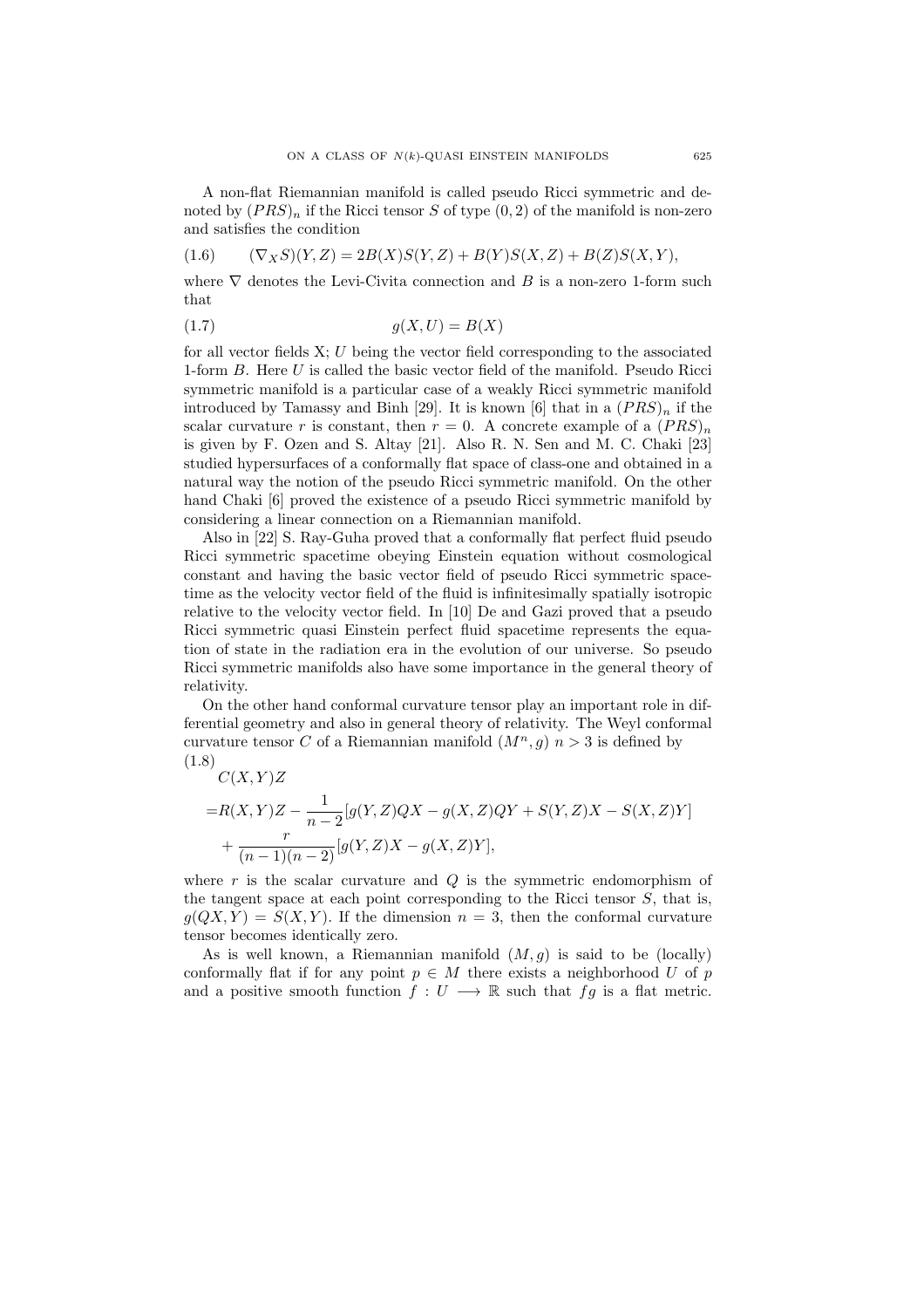The study of conformally flat Riemannian manifolds is a classical field of research in Riemannian geometry. Now if  $S(X, Y) = 0$ , then (1.8) leads to  $C(X, Y)Z = R(X, Y)Z$ . Since  $R(X, Y)Z$  characterize the gravitational field, therefore, it is the Weyl tensor which describes the true gravitational fields in a vacuum region. Also it is known [25] that all conformally flat perfect fluid solutions are of embedding class one and are therefore all contained either in generalized interior Schwarzschild type metrics or in the generalized Friedman type metrics.

In 1963 M. C. Chaki and B. Gupta [7] introduced the notion of conformally symmetric manifold.

A Riemannian manifold of dimension *n >* 3 is said to be conformally symmetric if the conformal curvature tensor  $C$ , defined by  $(1.8)$ , satisfies the condition

$$
\nabla C=0,
$$

where *∇* denotes the operator of covariant derivatives with respect to the metric tensor *g*.

It is known [24] that if a conformally symmetric spacetime of general relativity admits an infinitesimal conformal symmetry *X*, then it is either locally of type *O* or of type *N*. If of type *N*, and the Einstein tensor is invariant under *X*, then the spacetime represents a plane fronted gravitational waves with parallel rays.

The paper is organized as follows:

In Section 2 we prove the existence of an  $N(k)$ -quasi Einstein manifold by two examples. Section 3 contains a physical example of  $N(k)$ -quasi Einstein manifold. Finally, we consider  $N(k)$ -quasi Einstein manifold satisfying the condition  $R(X, Y)$ .  $C = 0$ , where *C* is the Weyl conformal curvature tensor.

## **2. Examples of** *N***(***k***)-quasi Einstein manifolds**

**Example 2.1.** A special para-Sasakian manifold with vanishing D-concircular curvature tensor *V* is an *N*(*k*)-quasi Einstein manifold.

Let  $M^n$  be a Riemannian manifold admitting a unit concircular vector field *ξ* such that  $\nabla_X \xi = \varepsilon(-X + \eta(X)\xi)$ ,  $\eta(X) = g(X,\xi)$ ,  $\varepsilon = \pm 1$ . Then  $M^n$  is called a special para-Sasakian manifold ([1], [2], [3]). Recently G. Chuman [9] introduced the notion of a D-concircular curvature tensor  $V$ .  $V$  is given by the following equation

 $V(X, Y, Z, W)$ 

$$
= {}^{'}R(X,Y,Z,W) + \frac{r+2(n-1)}{(n-1)(n-2)}[g(X,Z)g(Y,W) - g(Y,Z)g(X,W)]
$$
  
(2.1)
$$
- \frac{r+n(n-1)}{(n-1)(n-2)}[g(X,Z)\eta(Y)\eta(W) - g(Y,Z)\eta(X)\eta(W)
$$

$$
+ g(Y,W)\eta(Z)\eta(X) - g(X,W)\eta(Y)\eta(Z)],
$$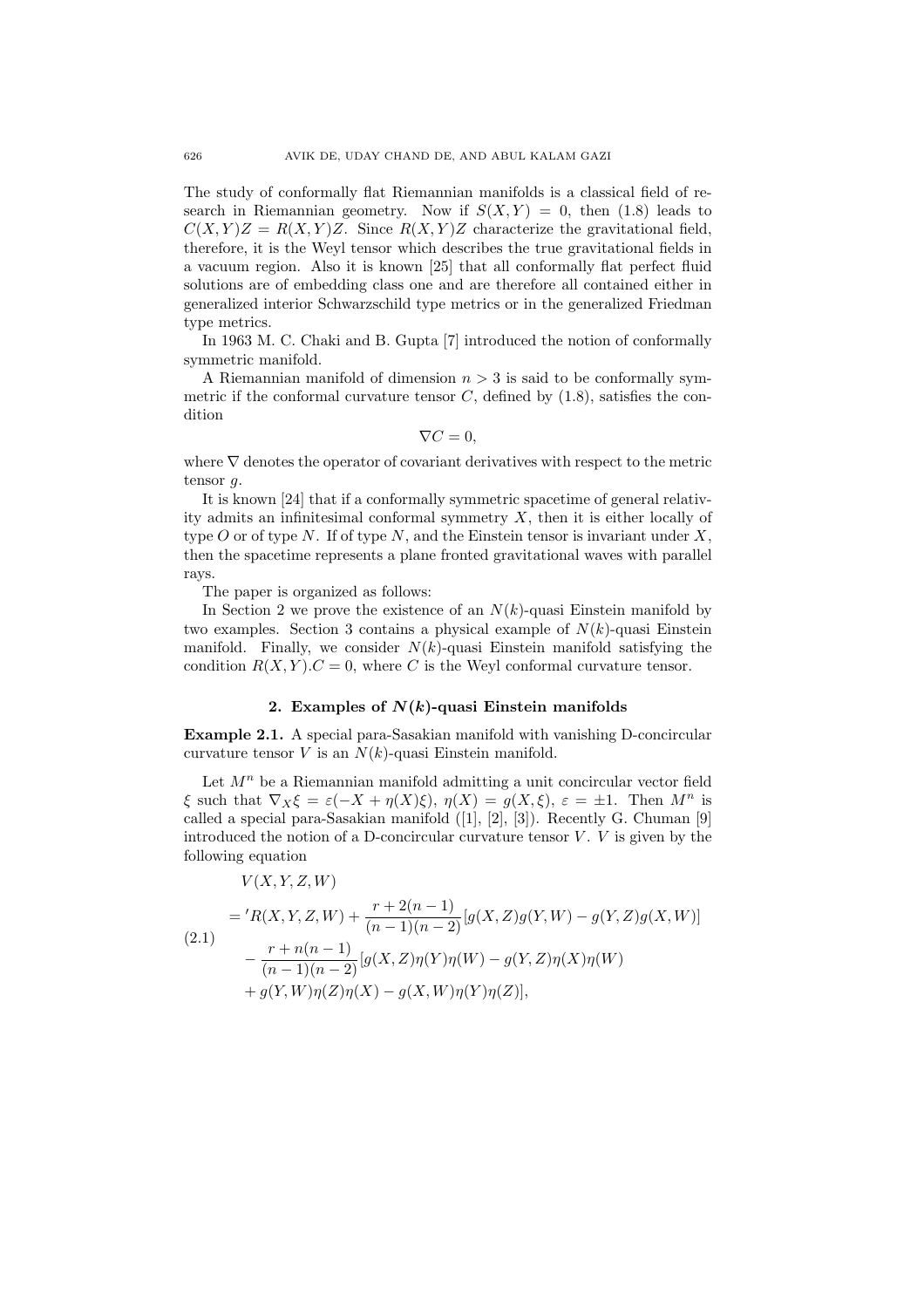where  $'R(X, Y, Z, W) = g(R(X, Y)Z, W)$  for  $R(X, Y)Z$  the curvature tensor of type  $(1,3)$ . If  $V(X, Y, Z, W) = 0$ , then from  $(2.1)$  we get that the curvature tensor  $\overline{R}(X, Y, Z, W)$  is of the form

(2.2)  
\n
$$
{}^{'}R(X, Y, Z, W)
$$
\n
$$
= \frac{r + 2(n - 1)}{(n - 1)(n - 2)} [g(Y, Z)g(X, W) - g(X, Z)g(Y, W)]
$$
\n
$$
+ \frac{r + n(n - 1)}{(n - 1)(n - 2)} [g(X, Z)\eta(Y)\eta(W) - g(Y, Z)\eta(X)\eta(W)
$$
\n
$$
+ g(Y, W)\eta(Z)\eta(X) - g(X, W)\eta(Y)\eta(Z)].
$$

Putting  $X = W = e_i$  in (2.2) where  $\{e_i\}$  is an orthonormal basis of the tangent space at each point of the manifold and taking summation over  $i, 1 \leq i \leq n$ , we get

(2.3) 
$$
S(Y,Z) = ag(Y,Z) + b\eta(Y)\eta(Z),
$$

where  $a = \frac{r+n-1}{n-1}$  and  $b = -\frac{r+n(n-1)}{n-1}$ where  $a = \frac{r+n-1}{n-1}$  and  $b = -\frac{r+n(n-1)}{n-1}$ . Therefore,  $\frac{a+b}{n-1} = -1$ . Hence a special para-Sasakian manifold with vanishing D-concircular curvature tensor is an *N*(*−*1)-quasi Einstein manifold.

**Example 2.2.** Let  $(\mathbb{R}^4, g)$  be a 4-dimensional Lorentzian space endowed with the Lorentzian metric *g* given by

$$
ds^{2} = g_{ij}dx^{i}dx^{j} = (x^{4})^{\frac{4}{3}} [(dx^{1})^{2} + (dx^{2})^{2} + (dx^{3})^{2}] - (dx^{4})^{2}
$$

 $(i, j = 1, 2, 3, 4)$ . Then  $(\mathbb{R}^4, g)$  is an *N*  $\left( \frac{2[1-18(x^4)^4]}{2} \right)$  $9(x^4)^2$  $\setminus$ -quasi Einstein spacetime.

Let us consider a Lorentzian metric  $g$  on  $\mathbb{R}^4$  by

(2.4) 
$$
ds^{2} = g_{ij}dx^{i}dx^{j} = (x^{4})^{\frac{4}{3}}[(dx^{1})^{2} + (dx^{2})^{2} + (dx^{3})^{2}] - (dx^{4})^{2}
$$

 $(i, j = 1, 2, 3, 4)$ . Here the signature of *g* is  $(+, +, +, -)$  which is Lorentzian. Then the only non-vanishing components of the Christoffel symbols and the curvature tensors are

$$
\Gamma_{14}^1 = \Gamma_{24}^2 = \Gamma_{34}^3 = \frac{2}{3x^4}, \qquad \Gamma_{11}^4 = \Gamma_{22}^4 = \Gamma_{33}^4 = \frac{2}{3}(x^4)^{\frac{1}{3}},
$$
  

$$
R_{1441} = R_{2442} = R_{3443} = -\frac{2}{9(x^4)^{2/3}}
$$

and the components obtained by the symmetry properties. The non-vanishing components of the Ricci tensors and their covariant derivatives are:

(2.5)  

$$
R_{11} = R_{22} = R_{33} = \frac{2}{9(x^4)^{2/3}}, \qquad R_{44} = -\frac{2}{3(x^4)^2},
$$

$$
R_{11,4} = R_{22,4} = R_{33,4} = -\frac{4}{9(x^4)^{5/3}}; \quad R_{44,4} = \frac{4}{3(x^4)^3}.
$$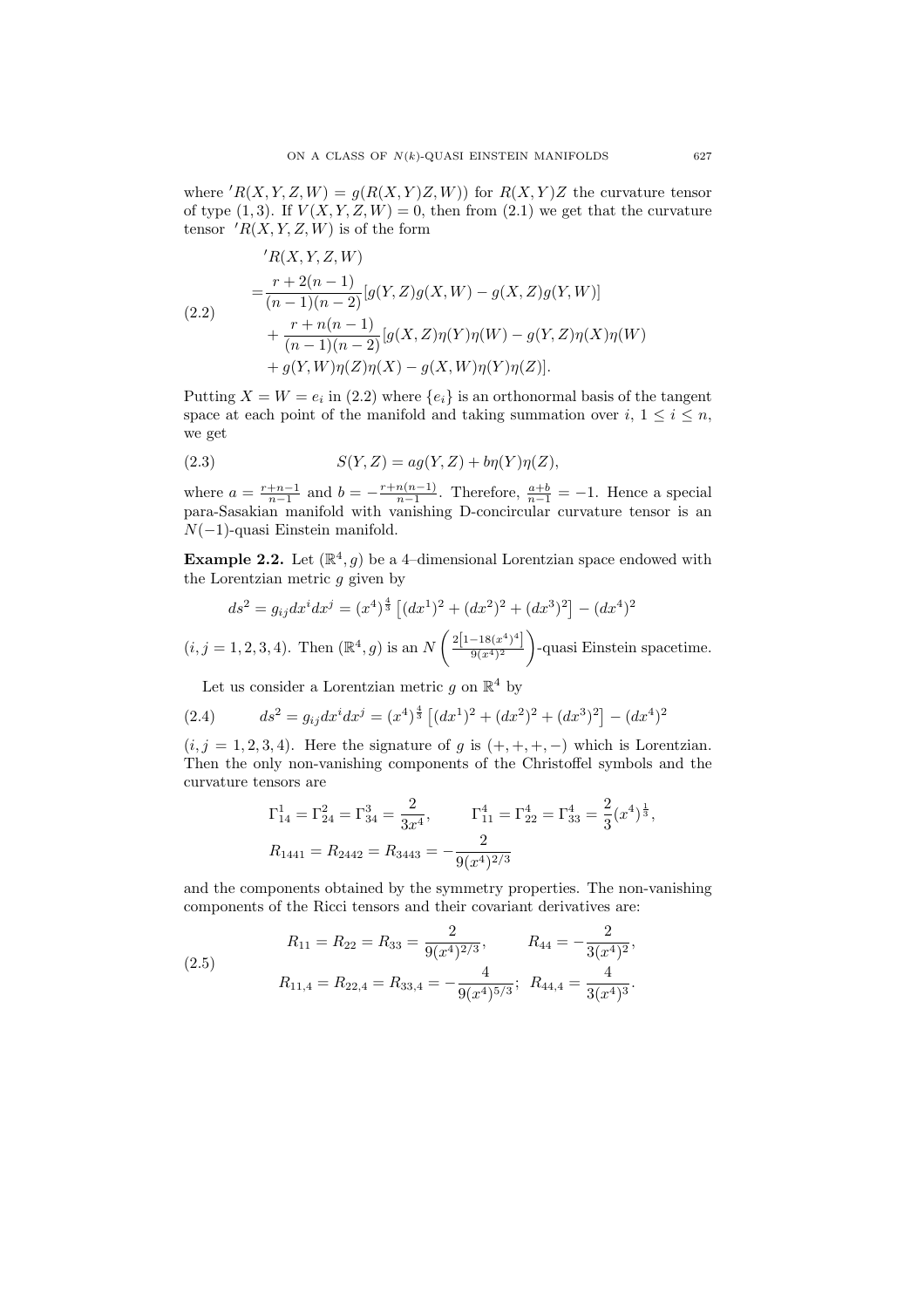It can be easily shown that the scalar curvature *r* of the resulting space  $(\mathbb{R}^4, g)$ is  $r = \frac{4}{3(x^4)^2}$ , which is non-vanishing and non-constant. Now we shall show that this  $(\mathbb{R}^4, g)$  is a  $N(k)$ -quasi Einstein spacetime.

To show that the spacetime under consideration is an  $N(k)$ -quasi Einstein spacetime, let us choose the scalar functions  $a, b$  and the 1–form  $\eta$  as follows:

(2.6) 
$$
a = \frac{2}{9(x^4)^2}, \qquad b = -4(x^4)^2,
$$

(2.7) 
$$
\eta_i(x) = \begin{cases} \frac{1}{3(x^4)^2} & \text{for } i = 4\\ 0 & \text{otherwise,} \end{cases}
$$

at any point  $x \in \mathbb{R}^4$ . Now the equation (1.2) reduces to the equations

(2.8) 
$$
R_{11} = a g_{11} + b \eta_1 \eta_1,
$$

(2.9) 
$$
R_{22} = a g_{22} + b \eta_2 \eta_2
$$

(2.10) 
$$
R_{33} = ag_{33} + bq_{3}\eta_{3},
$$

and

$$
(2.11) \t\t R_{44} = a g_{44} + b \eta_4 \eta_4,
$$

since, for the other cases  $(1.2)$  holds trivially. By  $(2.6)$  and  $(2.7)$  we get

R.H.S. of (2.8) = 
$$
ag_{11} + b\eta_1 \eta_1
$$
  
\n=  $\frac{2}{9(x^4)^2} \times (x^4)^{\frac{4}{3}}$   
\n=  $\frac{2}{9(x^4)^{2/3}}$  =  $R_{11}$   
\n= L.H.S. of (2.8).

Again for (2.11) we have

R.H.S. of (2.11) = 
$$
ag_{44} + b\eta_4 E_4
$$
  
\n=  $-\frac{2}{9(x^4)^2} - 4(x^4)^2 \times \left\{ \frac{1}{3(x^4)^2} \right\}^2$   
\n=  $-\frac{2}{3(x^4)^2} = R_{44}$   
\n= L.H.S. of (2.11).

By similar argument it can be shown that (2.9) and (2.10) are also true. So,  $(\mathbb{R}^4, g)$  is an *N*  $\left[1-18(x^4)^4\right]$  $9(x^4)^2$  $\setminus$ -quasi Einstein spacetime.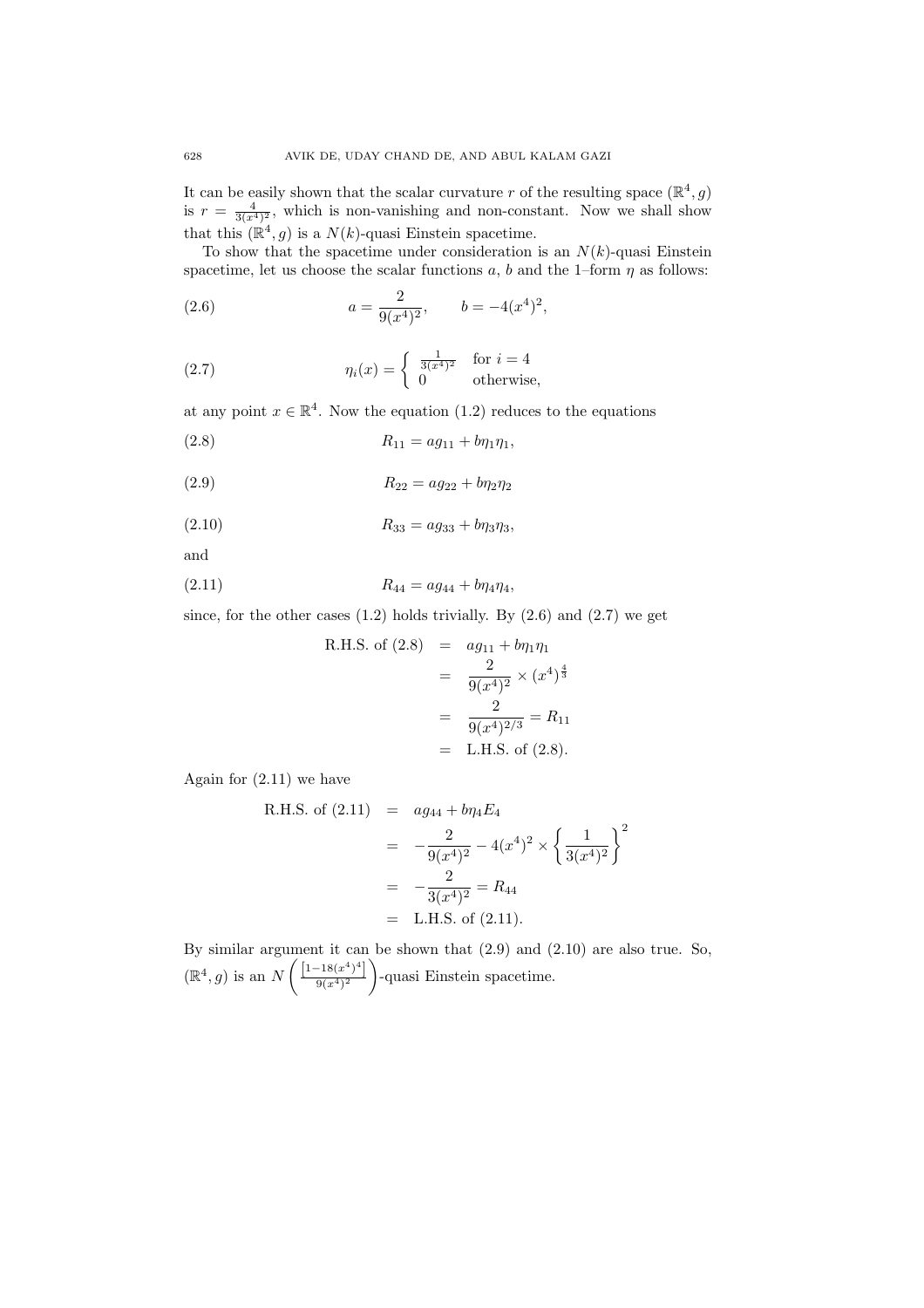### **3. Physical example of an** *N***(***k***)-quasi Einstein manifold**

**Example 3.1.** This example is concerned with example of an  $N(k)$ -quasi Einstein manifold in general relativity by the coordinate free method of differential geometry. In this method of study the spacetime of general relativity is regarded as a connected four-dimensional semi-Riemannian manifold  $(M^4, g)$ with Lorentz metric  $g$  with signature  $(-,+,+,+)$ . The geometry of the Lorentz manifold begins with the study of causal character of vectors of the manifold. It is due to this causality that the Lorentz manifold becomes a convenient choice for the study of general relativity.

Here we consider a perfect fluid  $(PRS)_4$  spacetime of non-zero scalar curvature and having the basic vector field *U* as the timelike vector field of the fluid, that is,  $q(U, U) = -1$ .

For the perfect fluid spacetime, we have the Einstein equation without cosmological constant as

(3.1) 
$$
S(X,Y) - \frac{1}{2}rg(X,Y) = \kappa T(X,Y),
$$

where  $\kappa$  is the gravitational constant,  $T$  is the energy-momentum tensor of type  $(0,2)$  given by

(3.2) 
$$
T(X,Y) = (\sigma + p)B(X)B(Y) + pg(X,Y),
$$

with  $\sigma$  and  $p$  as the energy density and isotropic pressure of the fluid respectively. Using  $(3.2)$  in  $(3.1)$  we get

(3.3) 
$$
S(X,Y) - \frac{1}{2}rg(X,Y) = \kappa[(\sigma + p)B(X)B(Y) + pg(X,Y)].
$$

Taking a frame field and contracting (3.3) over *X* and *Y* we have

$$
(3.4) \t\t\t r = \kappa(\sigma - 3p).
$$

Using  $(3.4)$  in  $(3.3)$  we see that

(3.5) 
$$
S(X,Y) = \kappa \left[ (\sigma + p)B(X)B(Y) + \frac{(\sigma - p)}{2}g(X,Y) \right].
$$

Putting  $Y = U$  in (3.5) and since  $q(U, U) = -1$ , we get

(3.6) 
$$
S(X,U) = -\frac{\kappa}{2} [\sigma + 3p] B(X).
$$

Again for  $(PRS)_4$  spacetime [6],  $S(X, U) = 0$ . This condition will be satisfied by the equation (3.6) if

(3.7) 
$$
\sigma + 3p = 0 \text{ as } \kappa \neq 0 \text{ and } A(X) \neq 0.
$$

Using  $(3.4)$  and  $(3.7)$  in  $(3.5)$  we see that

(3.8) 
$$
S(X,Y) = \frac{r}{3}[B(X)B(Y) + g(X,Y)].
$$

Thus we can state the following: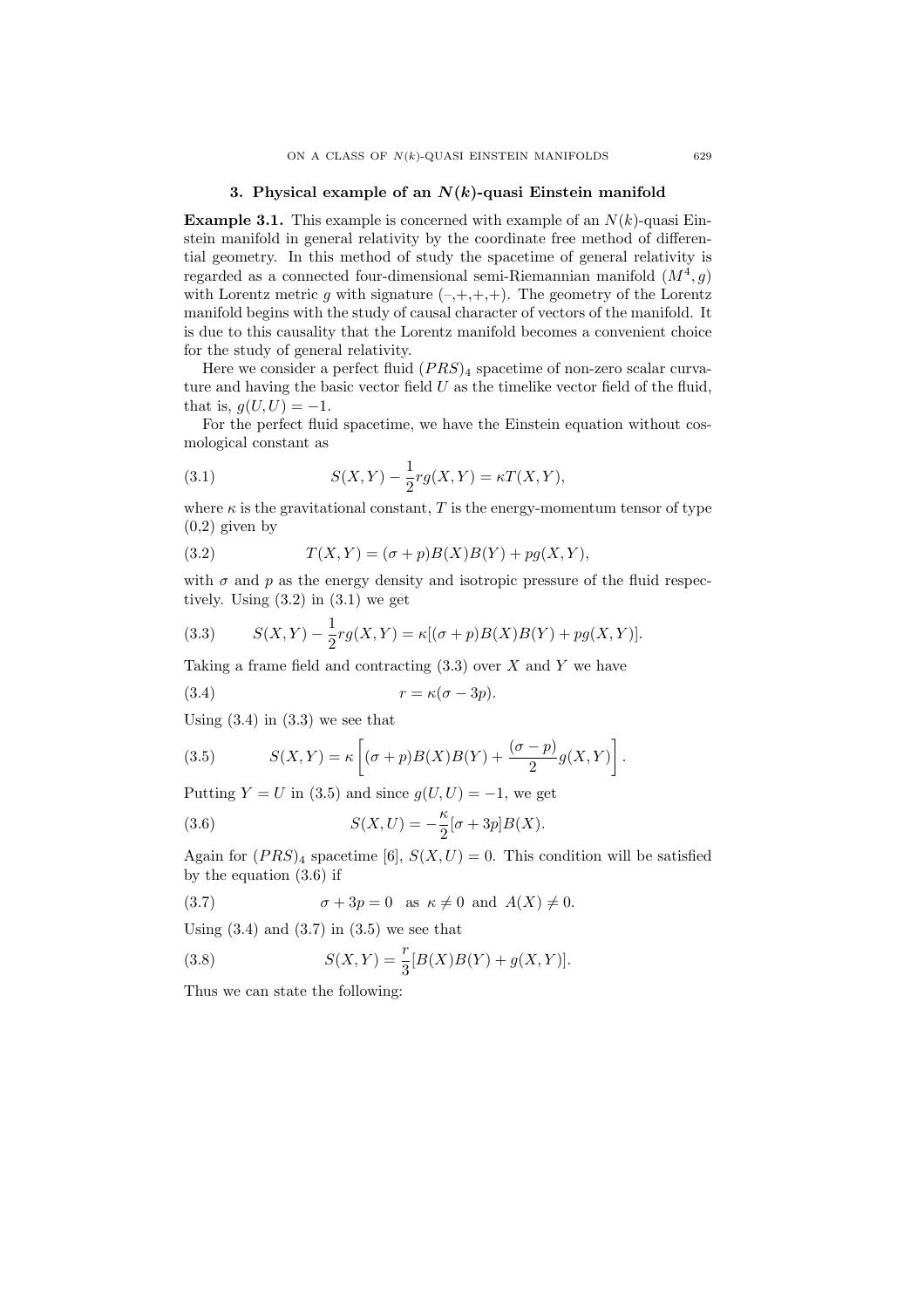A perfect fluid pseudo Ricci symmetric spacetime is an  $N(\frac{2r}{9})$ -quasi Einstein manifold.

# **4.**  $N(k)$ -quasi Einstein manifold satisfying  $R(X, Y)$ .  $C = 0$

In an  $N(k)$ -quasi Einstein manifold [20] we have the following relations:

(4.1) 
$$
R(X,Y)\xi = k[\eta(Y)X - \eta(X)Y],
$$

which is equivalent to

(4.2) 
$$
R(X,\xi)Y = k[\eta(Y)X - g(X,Y)\xi] = -R(\xi,X)Y.
$$

(4.3) 
$$
S(X,\xi) = (n-1)k\eta(X).
$$

$$
(4.4) \t\t k = \frac{a+b}{n-1}.
$$

Now for Weyl conformal curvature tensor  ${\cal C}$  we have (4.5) *C*(*X, Y* )*Z*

$$
=R(X,Y)Z-\frac{1}{n-2}[g(Y,Z)QX-g(X,Z)QY+S(Y,Z)X-S(X,Z)Y] + \frac{r}{(n-1)(n-2)}[g(Y,Z)X-g(X,Z)Y],
$$

where  $r$  is the scalar curvature and  $Q$  is the symmetric endomorphism of the tangent space at each point corresponding to the Ricci tensor *S*, that is,

$$
g(QX,Y) = S(X,Y).
$$

Hence

(4.6)  
\n
$$
\eta(C(X,Y)Z) = \frac{1}{n-2} \left[ \left( \frac{r}{n-1} - k \right) \{ \eta(X)g(Y,Z) - \eta(Y)g(X,Z) \} - \{ \eta(X)S(Y,Z) - \eta(Y)S(X,Z) \} \right].
$$

Putting  $Z = \xi$  in (4.6) we get

$$
(4.7) \t\t \eta(C(X,Y)\xi) = 0.
$$

Again putting  $X = \xi$  in (4.6) we have

(4.8)  
\n
$$
\eta(C(\xi, Y)Z) = \frac{1}{n-2} \left[ \left( \frac{r}{n-1} - k \right) \{ g(Y, Z) - \eta(Y) \eta(Z) \} - \{ S(Y, Z) - (n-1)k\eta(Y)\eta(Z) \} \right].
$$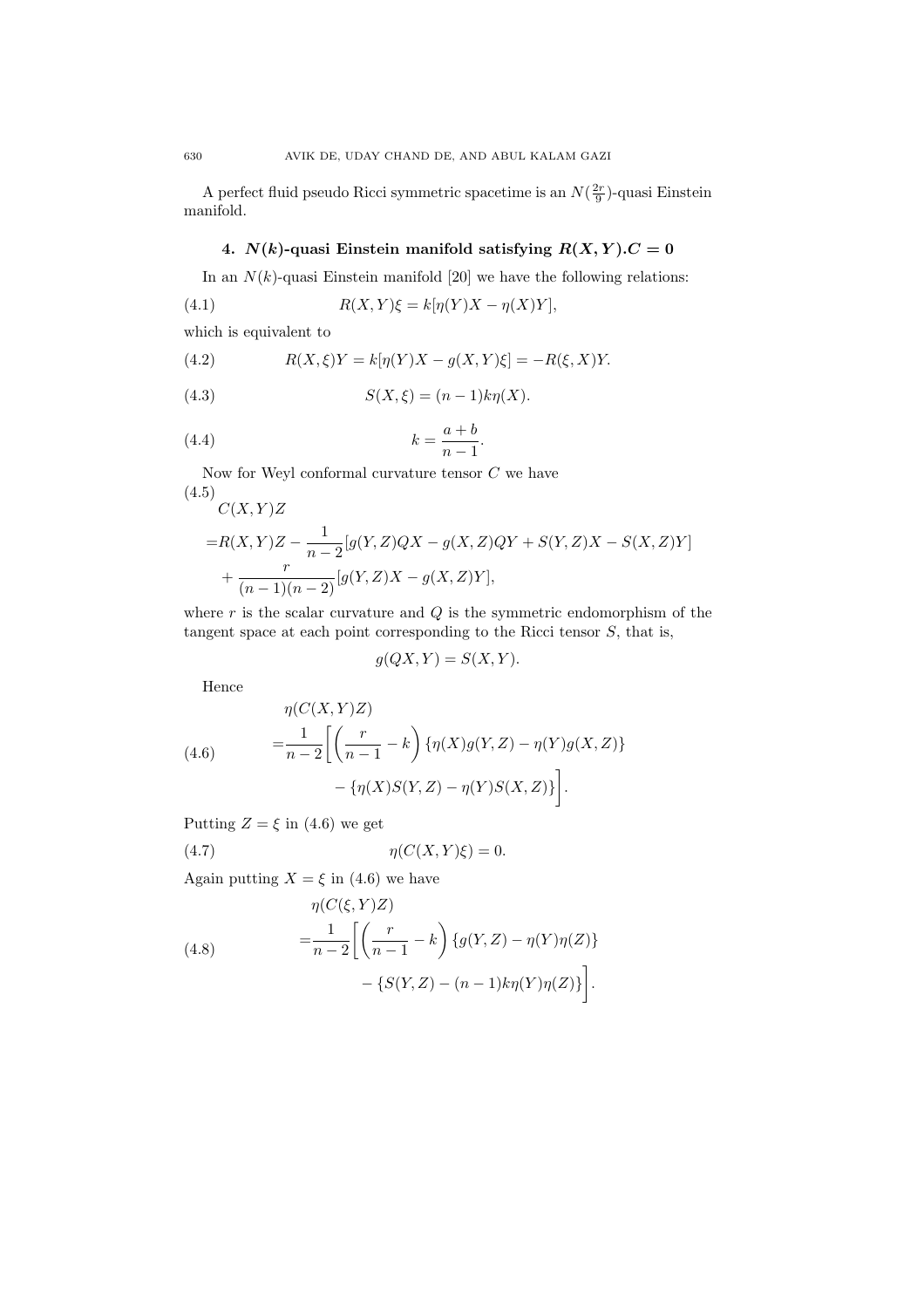A Riemannian manifold  $(M^n, g)$ ,  $n \geq 3$ , is called semisymmetric ([26], [27], [28]) if

 $(R.R = 0)$ 

holds on *M*.

A Riemannian manifold  $(M^n, g)$ ,  $n > 3$ , is said to be Weyl-semisymmetric if

 $R.C = 0$ 

holds on *M*.

Now for Weyl-semisymmetric *N*(*k*)-quasi Einstein manifold we have  $R(\xi, X)$ *.C*(*Y*, *Z*)*W* = 0

or,

$$
R(\xi, X)C(Y, Z)W - C(R(\xi, X)Y, Z)W
$$
  
-C(Y, R(\xi, X)Z)W - C(Y, Z)R(\xi, X)W = 0.

Using (4.2) we get from here

(4.11) 
$$
k[ C(Y, Z, W, X) \xi - \eta (C(Y, Z)W)X + \eta (Y)C(X, Z)W + \eta (Z)C(Y, X)W + \eta (W)C(Y, Z)X - g(X, Y)C(\xi, Z)W
$$

$$
- g(X,Z)C(Y,\xi)W - g(X,W)C(Y,Z)\xi] = 0,
$$

where  $'C(X, Y, Z, W) = g(C(X, Y)Z, W)$ . Equation (4.11) implies that either  $k = 0$ , that is,

(4.12)  $a + b = 0$ , follows from (4.4)

or,

(4.13)  
\n
$$
{}^{'}C(Y, Z, W, X)\xi - \eta(C(Y, Z)W)X + \eta(Y)C(X, Z)W
$$
\n
$$
+ \eta(Z)C(Y, X)W + \eta(W)C(Y, Z)X - g(X, Y)C(\xi, Z)W
$$
\n
$$
-g(X, Z)C(Y, \xi)W - g(X, W)C(Y, Z)\xi = 0.
$$

Now in (4.13) taking inner product with *ξ* we get

(4.14) 
$$
{}'C(Y, Z, W, X) - \eta(C(Y, Z)W)\eta(X) + \eta(Y)\eta(C(X, Z)W)
$$

$$
+ \eta(Z)\eta(C(Y, X)W) + \eta(W)\eta(C(Y, Z)X) - g(X, Y)\eta(C(\xi, Z)W)
$$

$$
- g(X, Z)\eta(C(Y, \xi)W) - g(X, W)\eta(C(Y, Z)\xi) = 0.
$$

Again putting  $X = Y = \{e_i\}$ , where  $\{e_i\}$ ,  $i = 1, 2, \ldots, n$  be an orthonormal basis of the tangent space at any point and then taking the sum for  $1 \leq i \leq n$ we have from (4.14)

$$
(4.15) \qquad \qquad \eta(C(\xi, Z)W) = 0.
$$

In virtue of  $(4.7)$  and  $(4.15)$ ,  $(4.14)$  gives us

(4.16) 
$$
\begin{aligned} {}'C(Y,Z,W,X) - \eta(C(Y,Z)W)\eta(X) + \eta(Y)\eta(C(X,Z)W) \\ + \eta(Z)\eta(C(Y,X)W) + \eta(W)\eta(C(Y,Z)X) = 0. \end{aligned}
$$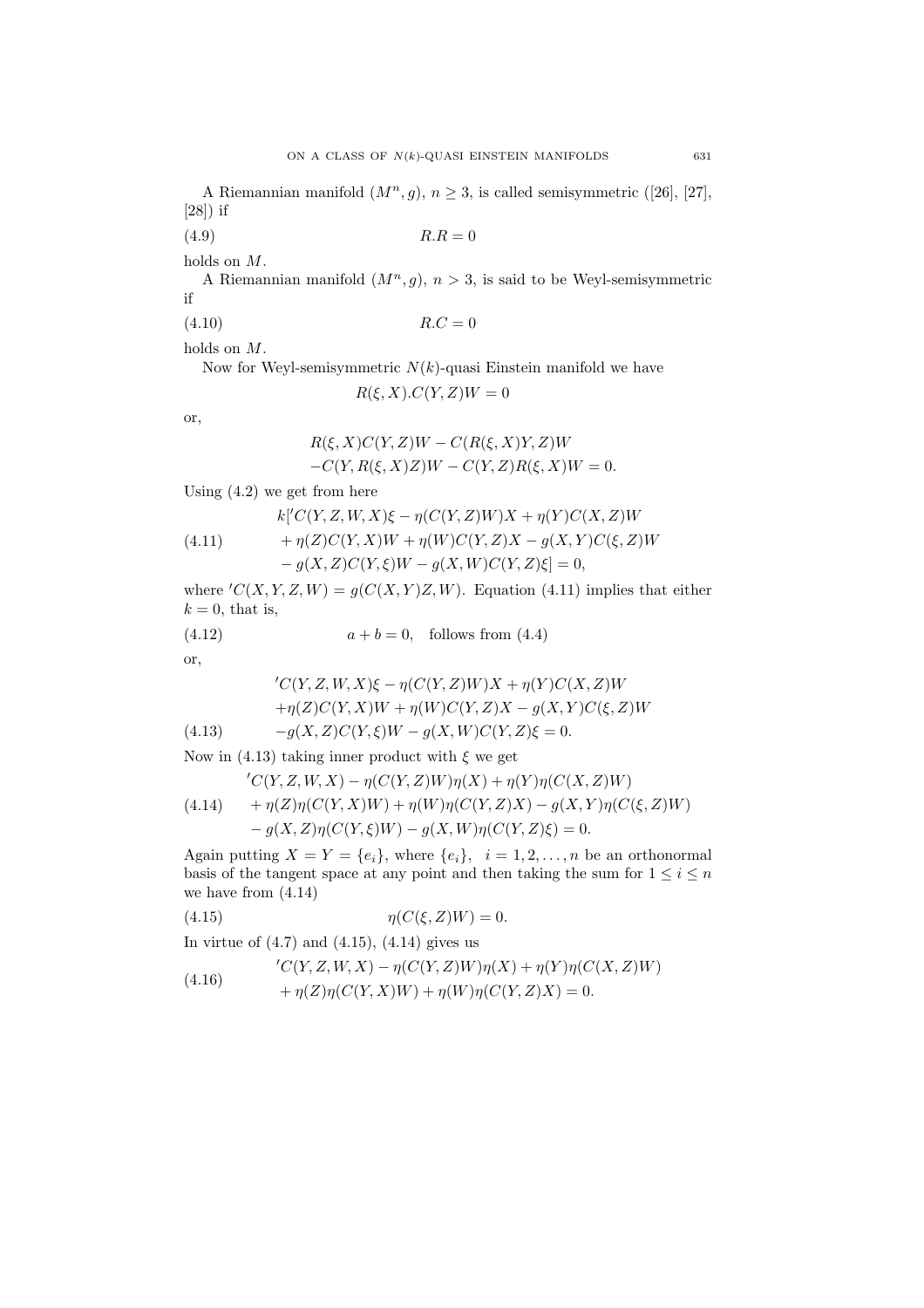Again (4.8) together with (4.15) gives us

(4.17) 
$$
S(Y, Z) = \left(\frac{r}{n-1} - k\right) g(Y, Z) - \left(\frac{r}{n-1} - nk\right) \eta(Y) \eta(Z).
$$

Using  $(4.6)$  and  $(4.17)$  we get from  $(4.16)$  that

 $'C(Y, Z, W, X) = 0$ 

which implies that the manifold is conformally flat. Thus we can state the following theorem:

**Theorem 4.1.** *In a Weyl-semisymmetric N*(*k*)*-quasi Einstein manifold either the sum of the associated scalars is zero or, the manifold is conformally flat.*

#### **Conclusions**

Quasi Einstein manifolds arose during the study of exact solutions of the Einstein field equations as well as during considerations of quasi-umbilical hypersurfaces of semi-Euclidean spaces. In this paper we have proved that a special para-Sasakian manifold with vanishing D-concircular curvature tensor *V* is an  $N(k)$ -quasi Einstein manifold. Then we find a metric of a four-dimensional  $N(k)$ -quasi Einstein manifold. Also we give a physical example of  $N(k)$ -quasi Einstein manifold. Moreover, we have considered *N*(*k*)-quasi Einstein manifold satisfying the condition  $R(X, Y)$ .  $C = 0$ , where *C* is the Weyl conformal curvature tensor.

**Acknowledgement.** The authors are thankful to the referee for his valuable suggestions towards the improvement of this paper.

#### **References**

- [1] T. Adati and G. Chuman, *Special para-Sasakian manifolds D-conformal to a manifold of constant curvature*, TRU Math. **19** (1983), no. 2, 179–193.
- [2] , *Special para-Sasakian manifolds and concircular transformations*, TRU Math. **20** (1984), no. 1, 111–123.
- [3] T. Adati and T. Miyazawa, *On paracontact Riemannian manifolds*, TRU Math. **13** (1977), no. 2, 27–39.
- [4] A. L. Besse, *Einstein Manifolds*, Ergeb. Math. Grenzgeb., 3. Folge, Bd. 10, Springer-Verlag, Berlin, Heidelberg, New York, 1987.
- [5] M. C. Chaki, *On generalized quasi-Einstein manifolds*, Publ. Math. Debrecen **58** (2001), no. 4, 683–691.
- [6] , *On pseudo Ricci-symmetric manifolds*, Bulg. J. Physics **15** (1988), 526–531.
- [7] M. C. Chaki and B. Gupta, *On conformally symmetric spaces*, Indian J. Math. **5** (1963), 113–122.
- [8] M. C. Chaki and R. K. Maity, *On quasi Einstein manifolds*, Publ. Math. Debrecen, **57** (2000), no. 3-4, 297–306.
- [9] G. Chuman, *D-conformal changes in para-Sasakian manifolds*, Tensor (N.S.) **39** (1982), 117–123.
- [10] U. C. De and A. K. Gazi, *On pseudo Ricci symmetric manifolds*, to appear in Anl. Stiintifice Ale Universitataii "Al. I. CUZA" Iasi. Matematica.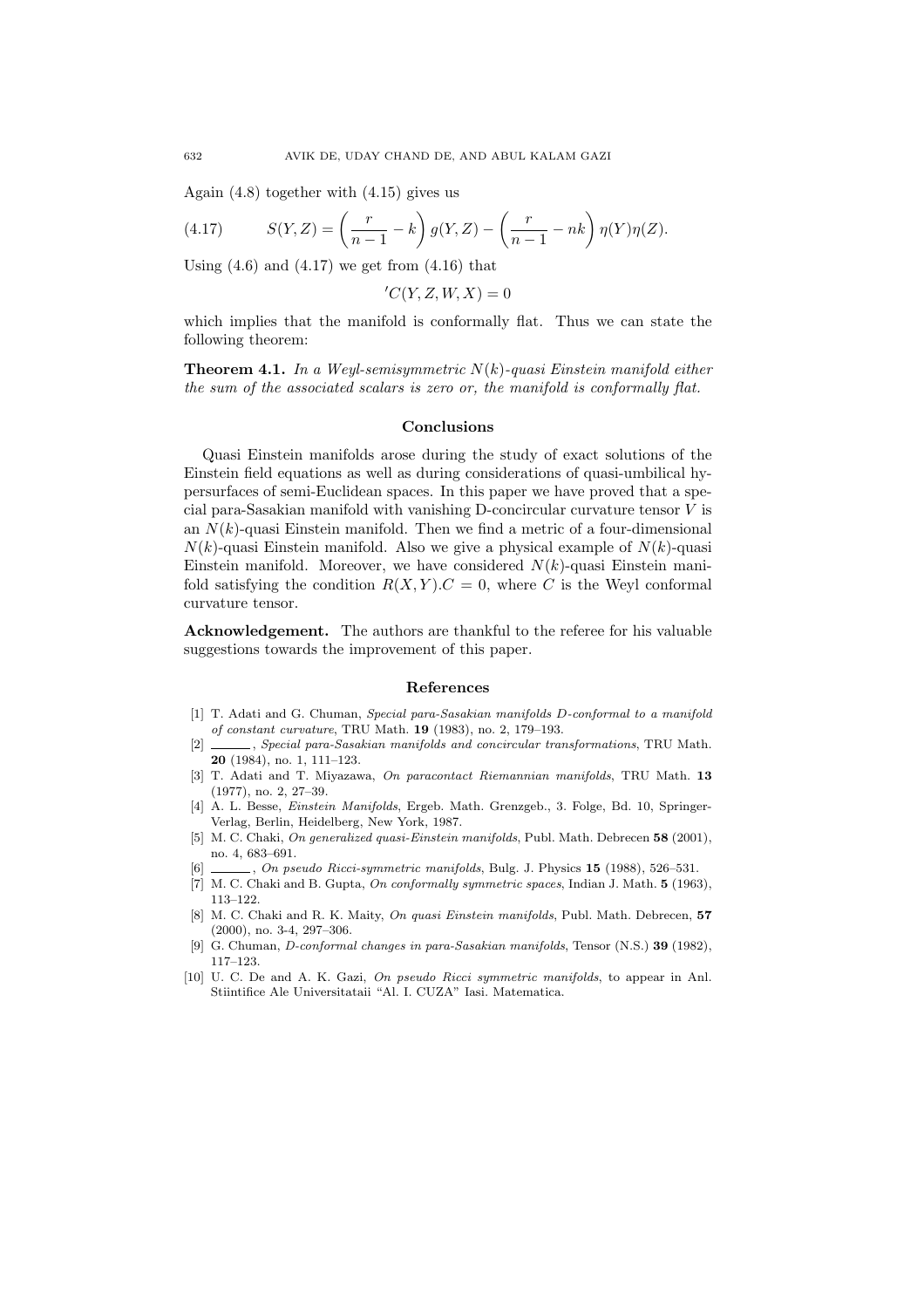- [11] U. C. De and G. C. Ghosh, *On quasi Einstein and special quasi Einstein manifolds*, Proc. of the Int. Conf. of Mathematics and its applications, Kuwait University, April 5-7, 2004, 178–191.
- [12] , *On quasi-Einstein manifolds*, Period. Math. Hungar. **48** (2004), no. 1-2, 223– 231.
- [13] , *On conformally flat special quasi-Einstein manifolds*, Publ. Math. Debrecen **66** (2005), no. 1-2, 129–136.
- [14] R. Deszcz, M. Hotlos, and Z. Senturk, *On curvature properties of quasi-Einstein hypersurfaces in semi-Euclidean spaces*, Soochow J. Math. **27** (2001), no. 4, 375–389.
- [15] A. Einstein, *Grundzuge der relativitats theory*, Berlin, Springer, 2002.
- [16] M. S. El Naschie, *Is Einstein's general field equation more fundamental than quantum field theory and particle physics?*, Chaos, Solutions and Fractals **30** (2006), no. 3, 525– 531.
- [17] , *Gödel universe, dualities and high energy particle in E-infinity*, Chaos, Solutions and Fractals **25** (2005), no. 3, 759–764.
- [18] S. R. Guha, *On quasi-Einstein and generalized quasi-Einstein manifolds*, Facta Univ. Ser. Mech. Automat. Control Robot. **3** (2003), no. 14, 821–842.
- [19] C.  $Ozgür, N(k)$ -quasi Einstein manifolds satisfying certain conditions, Chaos Solitons Fractals **38** (2008), no. 5, 1373–1377.
- [20] C. Ozgür and M. M. Tripathi, On the concircular curvature tensor of an  $N(k)$ -quasi *Einstein manifold*, Math. Pannon. **18** (2007), no. 1, 95–100.
- [21] F. Ozen and S. Altay, *On weakly and pseudo-symmetric Riemannian spaces*, Indian J. Pure appl. Math. **33** (2002), 1477–1488.
- [22] S. Ray-Guha, *On perfect fluid pseudo Ricci symmetric spacetime*, Tensor, N. S. **67** (2006), 101–107.
- [23] R. N. Sen and M. C. Chaki, *On curvature restriction of a certain kind of conformally flat Riemannian spaces of class-one*, Proc. Nat. Inst. Sci. India Part A **33** (1967), 100–102.
- [24] R. Sharma, *Proper conformal symmetries of conformal symmetric space-times*, J. Math. Phys. **29** (1988), no. 11, 2421–2422.
- [25] H. Stephant, *Some new algebraically special radiation field solutions connected with Hauser's type N vacuum solution*, Abstracts of GR9, Jena. 1980.
- [26] Z. I. Szabo, *Structure theorems on Riemannian spaces satisfying*  $R(X, Y) \cdot R = 0$ . I. *The local version*, J. Differential Geom. **17** (1982), no. 4, 531–582.
- [27]  $\qquad \qquad$ , *Classification and construction of complete hypersurfaces satisfying*  $R(X, Y)$ *R* = 0, Acta Sci. Math. (Szeged) **47** (1984), no. 3-4, 321–348.
- [28] , *Structure theorems on Riemannian spaces satisfying R*(*X, Y* )*.R* = 0*. II. Global version*, Geom. Dedicata **19** (1985), no. 1, 65–108.
- [29] L. Tamassy and T. Q. Binh, *On weakly symmetries of Einstein and Sasakian manifolds*, Tensor. N. S. **53** (1993), 140–148.
- [30] S. Tanno, *Ricci curvatures of contact Riemannian manifolds*, Tohoku Math. J. (2) **40** (1988), no. 3, 441–448.
- [31] M. M. Tripathi and J. S. Kim, *On N*(*k*)*-quasi Einstein manifolds*, Commun. Korean Math. Soc. **22** (2007), no. 3, 411–417.

Avik De Department of Pure Mathematics University of Calcutta 35, Ballygaunge Circular Road KOLKATA 700019 West Bengal, India *E-mail address*: de.math@gmail.com